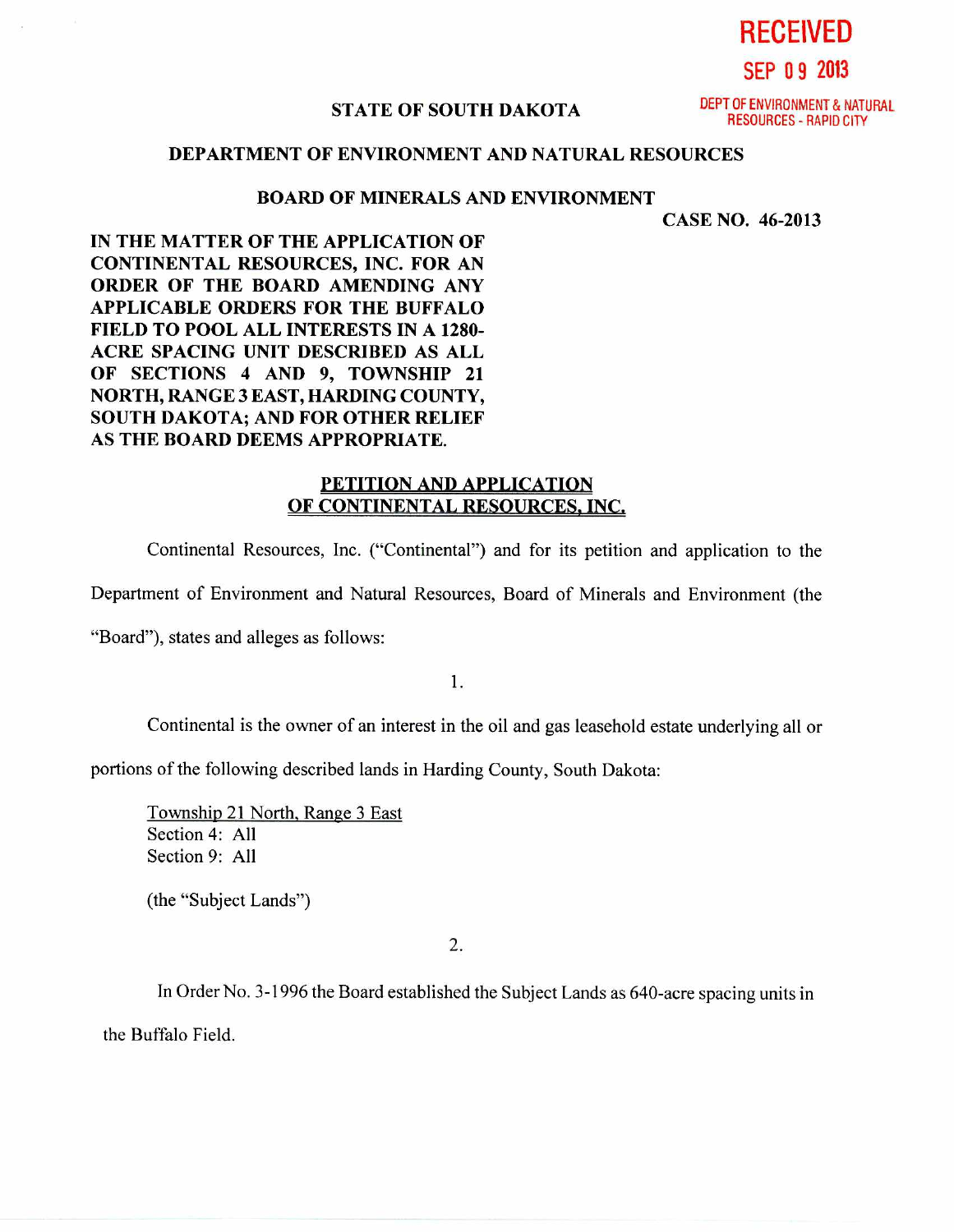That by petition filed by Continental requesting to establish Sections 4 and 9 as a 1280 acre spacing unit, it is anticipated that an order will be issued by the Board establishing said spacing unit in the Buffalo Field.

4.

That Continental hereby requests the Board authorize Continental to drill, equip and operate the Dana 41-4H well as a horizontal well in the "B" Zone of the Red River pool in the Buffalo Field within the Subject Lands.

5.

That there are both separately owned tracts and separately owned interests in the spacing unit comprised of the Subject Lands.

6.

That a voluntary pooling of the Subject Lands has not been accomplished.

## 7.

That Section 45-9-31 of the South Dakota Codified Laws provides as follows:

**45-9-31. Order pooling all interests in spacing unit-- Application by interested person--Notice and hearing--Terms and conditions.** In the absence of voluntary pooling, the Board of Minerals and Environment or the secretary, as applicable, upon the application of any interested person, shall enter an order pooling all interests in the spacing unit for the development and operation of the spacing unit, and for the sharing of production from the spacing unit. Each such pooling order shall be made after notice and opportunity for hearing, and shall be upon terms and

 $-2-$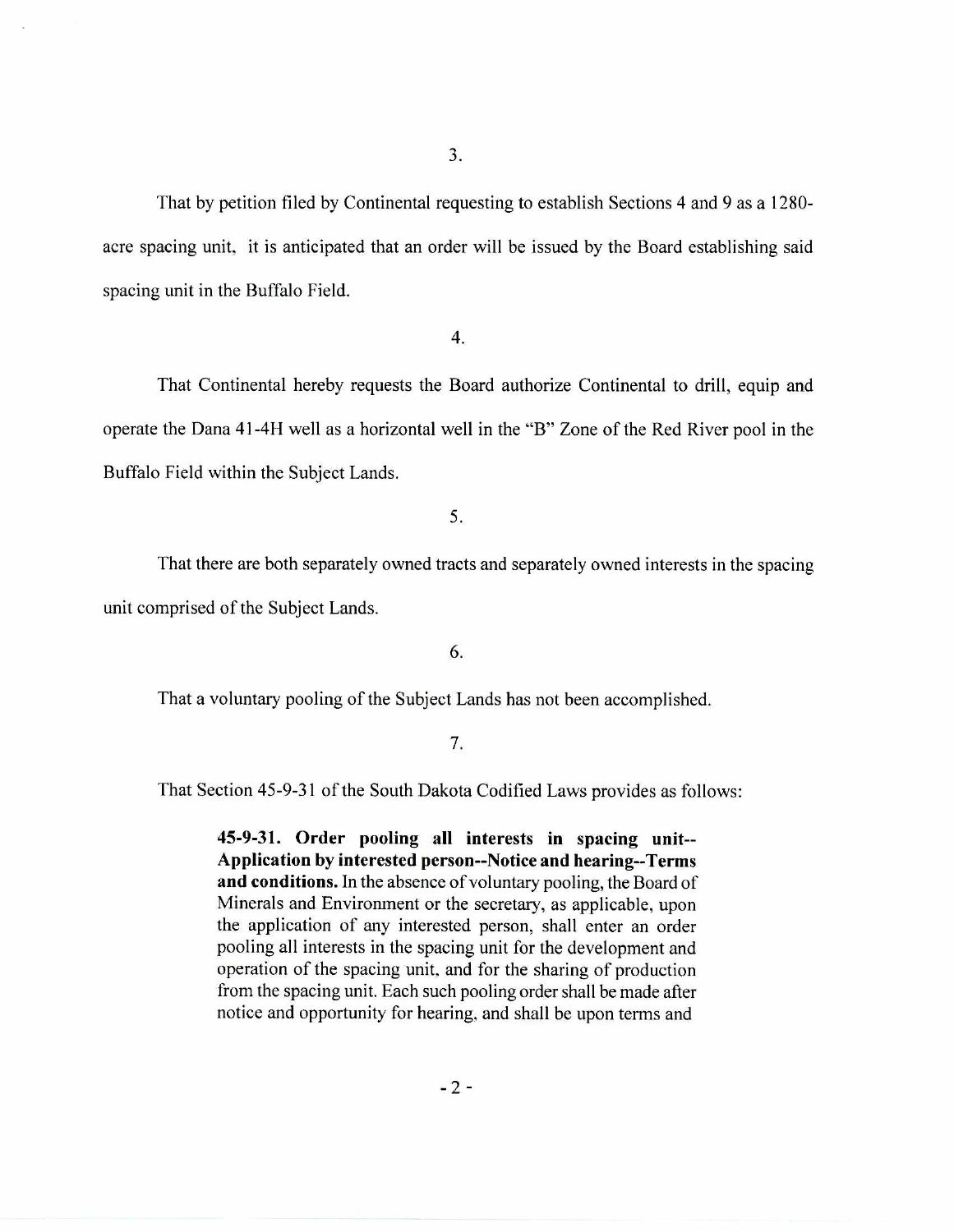conditions that are just and reasonable, and that afford to the owner of each tract or interest in the spacing unit the opportunity to recover or receive without unnecessary expense, his or her just and equitable share.

8.

That Section 45-9-32 of the South Dakota Codified Laws provides as follows:

**45-9-32. Order of Board of Minerals and Environment pooling all interests in spacing unit--Operation of well--Rights of owners to participate--Payment of expenses.** Each such pooling order shall authorize the drilling, equipping, and operation of a well on the spacing unit; shall provide who may drill and operate the well; shall prescribe the time and manner in which all the owners in the spacing unit may elect to participate therein; and shall make provision for payment by all those who elect to participate therein of the reasonable actual cost thereof, plus a reasonable charge for supervision and interest.

9.

Continental respectfully requests that the Board enter an order to pool all interests in a

1280-acre spacing unit for the Buffalo Field described as the Subject Lands.

10.

In Continental's opinion, pooling the Subject Lands will increase the ultimate recovery of

the pool, prevent waste, prevent the drilling of unnecessary wells and protect correlative rights.

WHEREFORE, Continental respectfully requests that notice of this matter be provided as

required by South Dakota laws and that thereafter the Board of Minerals and Environment enter its order granting the relief requested herein.